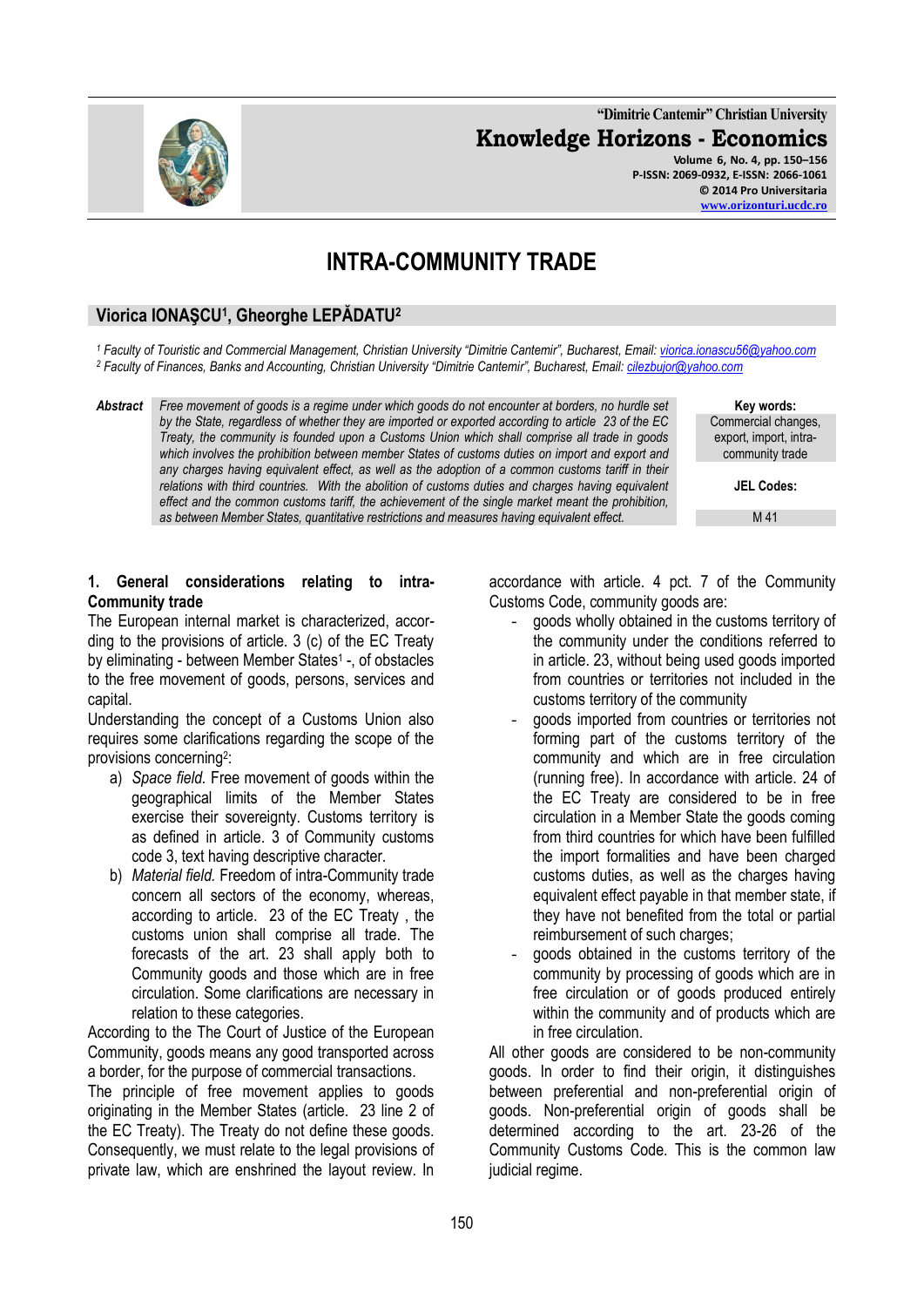Preferential origin of goods shall be determined by international treaties concluded by the community with non-Member States or groups of States, unilaterally, by the community in respect of certain States, groups of States or territories (articles. 27 in conjunction with article. 20 par. 3 let. d) and e) from Community Customs Code).

c) *Time field.* Realization of the Customs Union was finalised on 1 July 1968, eighteen months before the deadline of 1 January 1970, as stipulated in the Treaty.

The companies carrying out trade with European Union Member States (intra-Community deliveries or acquisitions) are required to make monthly an Intrastat declaration.

In the case of Romania, the declaration is a statement of the Intrastat<sup>3</sup> statistics for exchange of goods between Romania and other member states of the European Union. Flows of goods from other member states of the European Union to the territory of Romania are called introductions and flows of goods leaving the territory of Romania with the destination other member states of the European Union are called dispatches.

The obligation of providing statistical data Intrastat returns to all economic operators who satisfy both of the following conditions:

- 1. are registered for value added tax (also fiscal identification code);
- 2. carries out exchanges of goods with other member states of the European Union;
- 3. the total annual value of trade goods with other EU member states, for each of the two streams, introductions and dispatches, exceeds Intrastat threshold value for each year.

Obligations within the Intrastat system shall be established by the National Institute of Statistics on the ground of Intrastat statistical declarations on the basis of the previous year and to the information in the VAT returns and statements provided by the Ministry of Finance.

The National Institute of statistics does not provide in any way, any statistical information collected under the Intrastat statistical system at the level of the economic operator.

Intrastat statistical declaration shall be sent to economic operators who value the Intrastat threshold value during the year preceding the refference year, or exceeding the reference year, separately for introductions and dispatches of goods. Thus, these economic operators become purveyors of Intrastat statistical information.

For the reference year, the Intrastat statistical information providers are:

- a) economic operators who had the obligation of reporting to Intrastat statistical system for the entire year preceding reference year and that throughout the year preceding the reference have achieved a level of intra-Community supplies over the level of threshold value laid down for Intrastat reference year, separately for each stream; They shall complete and transmit the Intrastat statistical Declarations for the whole reference year.
- b) economic operators who have acquired the obligation of reporting for Intrastat statistical system during the year preceding the reference year, by overcoming the Intrastat thresholds value set for the year preceding the reference, separately for each stream; They shall complete and transmit the Intrastat statistical Declarations for the whole reference year.
- c) traders that exceed the value of the Intrastat thresholds during the reference year, separately for each stream; The obligation of reporting for Intrastat statistical system shall be done in the month in which the cumulative amount of early reference to intra-Community supplies exceeds the Intrastat thresholds value set for reference year, separately on the two streams.

Economic operators have the obligation to transmit data for Intrastat statistical system for introductions and dispatches of goods monthly, always until the end of the reference year in which the threshold value has been exceeded and Intrastat for the next calendar year. After a whole calendar year in which the provider of statistical information has not achieved a level of intra-Community supplies of goods, expressed as cumulative values since the beginning of the calendar year, the upper threshold value for Intrastat introductions and/or shipments, the obligation to report data for Intrastat statistical system is terminated and you will no longer be forwarded to the Intrastat statistical Declarations starting with January of the following year. This will apply in circumstances where the value of the Intrastat threshold is not exceeded again within the next year. Those rules will be applied again, separately for introductions and intra-Community dispatches of goods. Intrastat statistical data should be provided by the National Institute of statistics on a monthly basis, within a period not exceeding 15 calendar days after the end of the reference period.

Statistics on intra-Community trade in goods comprise all movements of goods between the member states of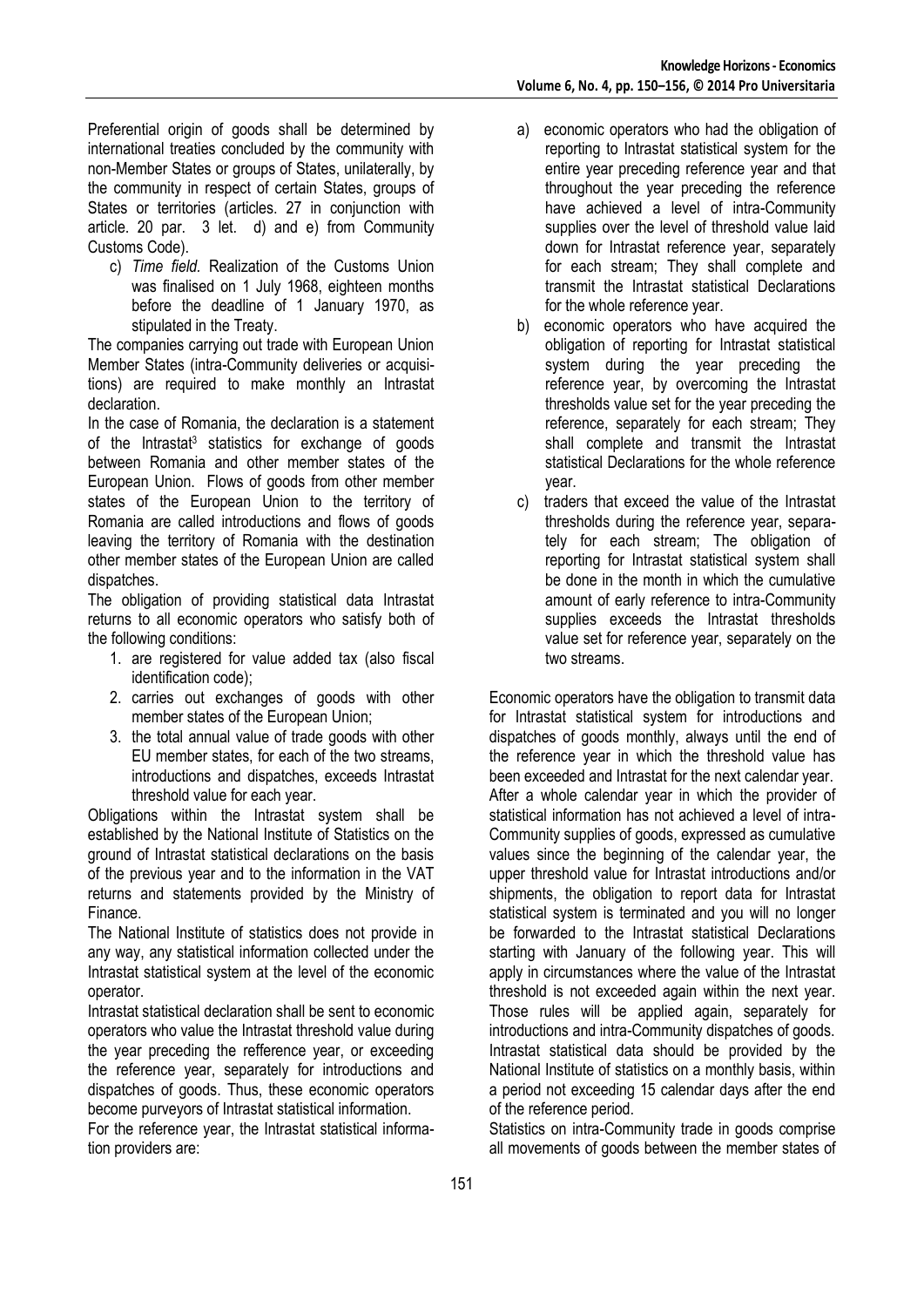the European Union, which increases or reduces the stock of material resources of a State. All goods arriving in Romania from other EU Member States or leaving the territory of Romania with the destination other member states of the European Union must be declared in the Intrastat statistical declaration.

Basically, this means that the Intrastat statistical statement should be drawn up for intra-Community introductions and/or dispatches of goods in the following cases:

- a. intra-Community supplies involving transfer of ownership, and are intended for use, consumption, or resale the investment;
- b. movements of goods from a member state of the European Union to another, without transfer of ownership. For example, the transfer of stocks, goods movements before and after processing etc.;
- c. return of property;
- d. specific movements of goods);
- e. financial leasing and operational leasing with a duration of over 2 years.

For the following cases need not be drawn up the statistical Intrastat Declaration:

- a trade in services;
- b goods in simple transit;
- c temporary movements of goods;
- d movements of goods for/after repairs and/or maintenance;
- e the exchange of goods with those territories of the member states of the European Union which do not belong to the statistical territory of the member states of the European Union;
- f. exchanges of goods in triangular trade, where goods do not fall within the national territory of Romania from other EU member states or of Romania are not dispatched to another member state of the European Union.

If Intrastat statistical statement follows the physical movement of goods, finalcial VIES VAT statement will follow the flow of bills and financial.

Computer system VIES (VAT Information Exchange System), which became operational on 1 January 2007 in our country also, ensures the exchange of information with member states of the European Union concerning value added tax. The system has an online database that includes all VAT payers in the European Union, allowing verification of the validity of the identification data of the persons liable for payment of the other EU member states.

Every taxable person shall draw up and submit to the competent tax authorities, not later than the 25th of the month following the calendar quarter, a summary statement regarding intra-Community supplies, according to the model established by the Ministry of Public Finances, which will contain the following information:

- a) the total amount of intra-Community supplies of goods exempt from payment of the levy on each customer, for which the charging of tax was incurred in the calendar quarter concerned;
- b) Total amount of the supplies of goods carried out within the framework of a triangular operations carried out in the Member State of arrival of the goods dispatched or transported, on each beneficiary of subsequent delivery which has appointed a code T, and for which the chargeability of the tax was born in calendar quarter in question.

Every taxable person registered for the purposes of value added tax, must submit to competent fiscal authorities, not later than the 25th of the month following including a calendar quarter, a declaration statement concerning intra-Community acquisitions, conforming to the model set out by the Finance Ministry, which will include the following information:

- a) the total amount of intra-Community acquisitions of goods on each supplier, for which the taxable person shall be liable to pay the tax and the chargeability of the tax which has occurred in calendar quarter in question;
- b) the total amount of purchases of goods carried out within the framework of a triangular operations, for which the supplier has designated beneficiary taxable person as the person liable to pay the tax.

Taxable persons registered for the purposes of value added tax shall submit recapitulative statement only in the second quarter of reporting in which shall arise chargeability of the tax for deliveries/intra-Community acquisitions of goods, as well as for supplies and purchases of goods in the framework of a triangular operations carried out.

In corrective statement VIES 390 shall be corrected transactions declared in any previous reporting period and shall complete all the sections form with the data valid at the time being declared, regardless of whether they have been declaring a Rectifying Statement for each reporting period for which operating adjustments.

Corrective statement shall be used for the reduction of the tax base of the intra-Community acquisitions in the situation referred to by the law. The price reductions granted at a later stage by the supplier, in another quarter than the one in which they were carried out deliveries of goods must be declared in the recapitulative statement drawn up for the quarter in which the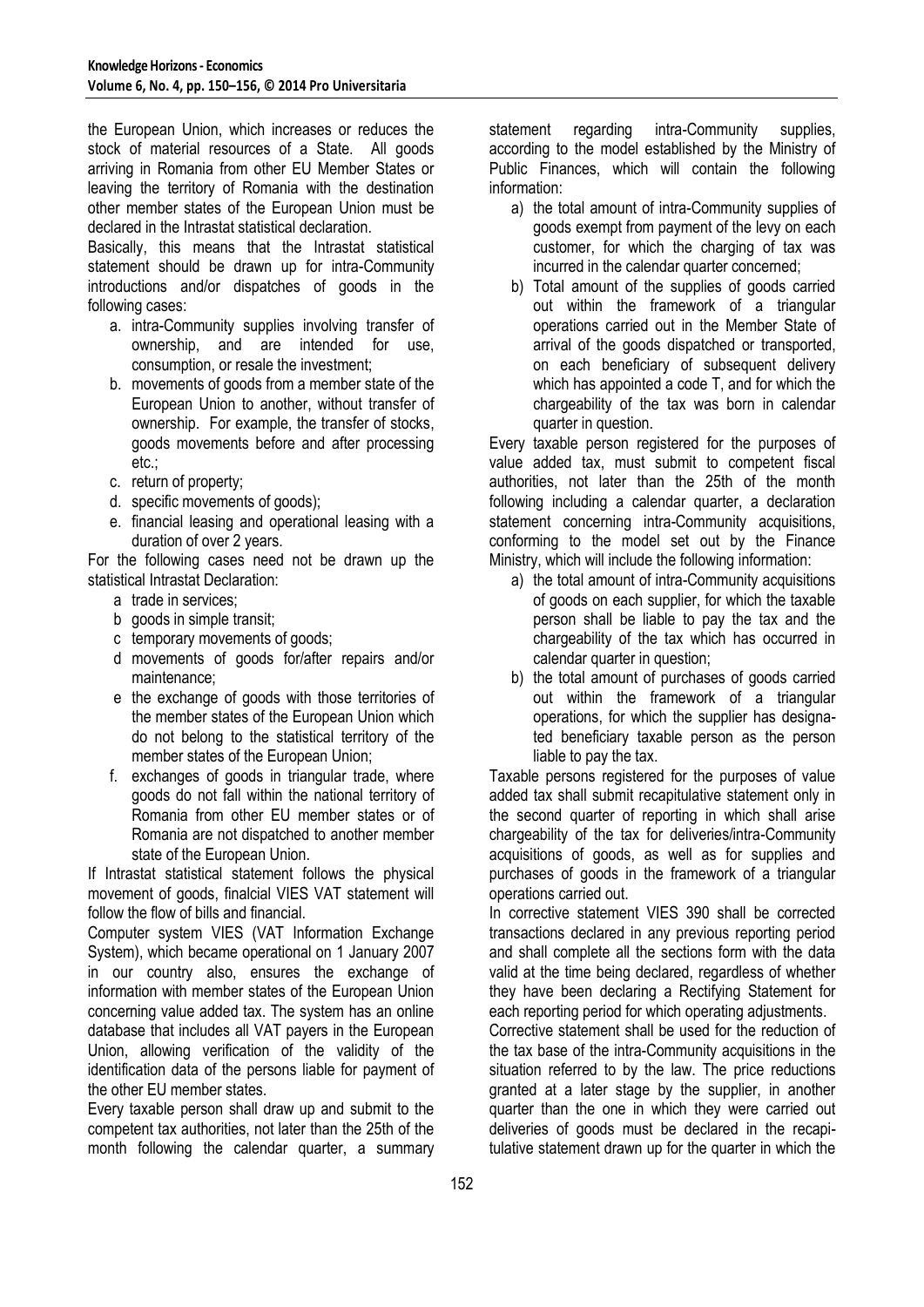price reductions were granted, whether it's in that quarter the amount of discounts exceeds the total deliveries/purchases of goods declared, leading to a negative amount.

INTRA-Community transactions are subject to VAT taxation system by inverse between the two economic entities involved, from two different Member States, depending on the response to the following five questions:

- a) is the operation carried out by a taxable person?
- b) operation is within the scope of VAT?
- c) Where is the place of purchase?
- d) operation is considered exempt from VAT?
- e) which is the person liable to pay VAT?

Reverse Taxation consists in transferring to an obligation for the payment of value added tax from the supplier to the customer. Thus, reverse taxation applicable to the country of destination, the customer to record VAT so that the tax deductible, and that the duty collecting.

This mechanism of a heavy taxation inverse is brief, simple, easy-to-apply and advantageous from the point of view of cash flow<sup>4</sup>

#### **2. The accounting of the intra-Comunity deliveries**

According to intra-Community supplies Fiscal Code, intra-Community supply is a supply of goods which are dispatched or transported from one Member State to another Member State by the supplier or by the person to whom delivery is made or by another person in their account.

Delivery shall be treated with intra-Community payment transfer by a taxable person of goods from economic activity in Romania in a different Member State. Transfer means dispatch or transport any goods in Romania to another Member State, by the taxable person or by another person on his own account, to be used for the purpose of conducting economic activity.

Shall be deemed to be the place of delivery of goods<sup>5</sup>:

- where property is situated at the time when you start dispatch or transport, in the case where the goods are dispatched or transported by the supplier, by the purchaser or a third party. If the place of delivery is outside Community territory, the place of delivery made by the importer and the place any subsequent supplies shall be deemed in the Member State of import of the goods, the goods shall be deemed to be transported or dispatched from the Member State of importation;
- place installation, or installation, by the supplier or by another person on behalf of the supplier, in the case of goods which are the subject of a installation or a montage;
- Where property is situated when they are made available to the purchaser, in the case where the goods are not dispatched or transported;
- place of departure of the transport of passengers, in the event that supplies of goods are carried out on board a ship, plane or train, in the case of the part of the transport of passengers carried out within the territory of the Community if:
	- 1. The transport of passengers carried out within the territory of the Community shall be the part transport, carried out without any halt outside the Community, between the place of departure and the place of arrival of passenger transport;
	- 2. place of departure of the transport of passengers shall mean the first point of passenger boarding within the Community, possibly after a stoppage outside the Community;
	- 3. place of arrival of the transport of passengers shall mean the last point of disembarkation foreseen within the Community for passengers who embarked in the Community, possibly before a stop outside the Community etc;
- In the case of a sale at a distance which is carried out from a Member State toward Romania, the place of delivery shall be considered in Romania where the delivery is carried out by a buyer taxable person or non-taxable legal person benefiting from the derogation from Article 126  $(4)$ <sup>6</sup>, or by any other non-taxable person and if the following conditions are met:
	- $\circ$  the amount of the sales for distance whose transport or dispatch in Romania shall be carried out by a supplier, in the calendar year in which it is to be a certain distance selling, including the value of such sales from a distance, or in the previous calendar year, exceed the ceiling for sales at a distance of 35,000 euros, whose equivalent in lei shall be determined by the rules; or
	- $\circ$  the supplier has chosen in the Member State in which it is transported goods for considering its sales at a distance, which can involve carriage of goods in that Member State in Romania as well as having taken place in Romania.
- Place of delivery for remote sales carried out in  $\bullet$ Romania by another Member State shall be considered, for the former Member State, where the delivery is carried out by a person who does not communicate to supplier a registration code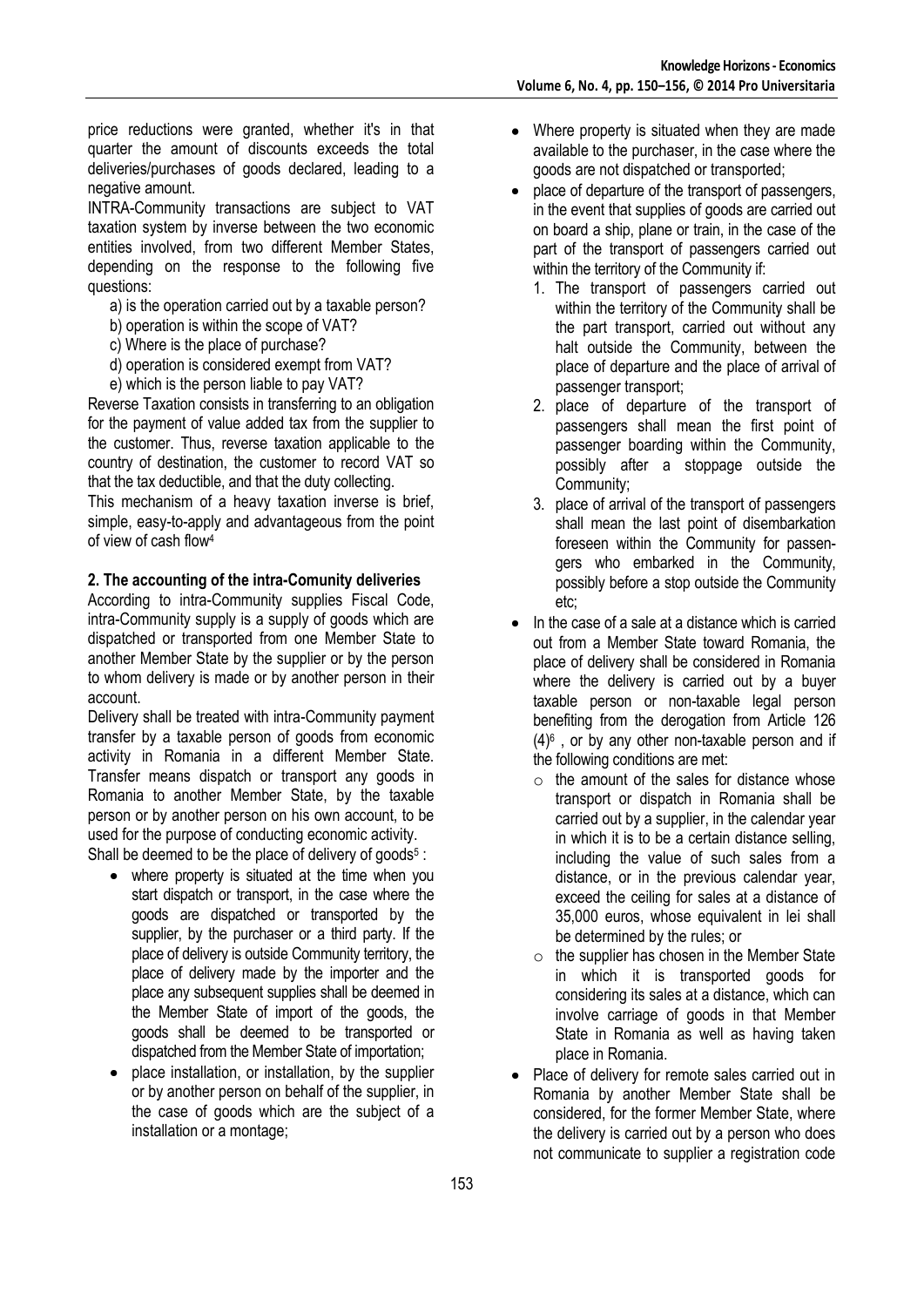for the purposes of value added tax, allocated by the Member State in which transport or dispatch, if the following conditions are met:

- $\circ$  the amount of the sales from a distance. carried out by the supplier and involving transport or consignment of the goods in Romania by a given Member State, in the calendar year in which it is to be a certain distance selling, including the value of such sales from a distance, or in the previous calendar year, exceed the ceiling for sales at a distance, to be established under the law on value added tax in the Member State concerned, such sales taking place of delivery in the State in question; or
- o the supplier has opted in Romania to consider all its sales at a distance, which can involve carriage of goods in Romania in a given Member State, as well as having taken place in that other Member State. The option shall be exercised in accordance with the conditions laid down by the rules and shall apply to all sales from a distance, carried out by the Member State concerned, in the calendar year in which they exercise the option and in the next two calendar years.

Shall be exempt from value-added tax:

- intra-Community supplies of goods by a person who shall communicate a supplier code valid for registration for the purposes of value added tax, assigned by the tax authorities of another Member State, with the exception of:
	- $\circ$  intra-Community deliveries carried out by a small business other than intra-Community supplies of new means of transport;
	- $\circ$  intra-Community supplies which have been subject to special arrangements for goods second-hand goods, works of art, collectors' items and antiques;
- intra-Community supplies of new means of transport by a buyer does not communicate to supplier a code valid for registration for the purposes of VAT; etc.

# **3. INTRA-Community acquisitions accounting**

According to The Fiscal Code, shall be considered as intra-Community acquisition of goods entitlement to have available, as an owner, of goods dispatched or transported to the destination indicated by the buyer, by the supplier, by the buyer or by another person on behalf of supplier or buyer, by a Member State other than that of departure of the dispatch or transport of the goods.

Shall be treated as an intra-Community acquisitions with payment:

- (A) use in Romania, by a taxable person, for the purpose of completing its economic activity, of goods transported or dispatched by him, or by another person, in the name of the Member State in whose territory the goods have been produced, extracted, purchased, acquired or imported by it, for the purpose of conducting their own economic activity, if the shipment or dispatch of these goods, in the case in which would have been carried out in Romania, in another Member State, it would have been treated as transfer of goods in another Member State;
- (B) the intra-Community acquisition of goods of which the supply, if it had been carried out in Romania, would have been treated as a supply of goods carried out with payment;
- (C) the purchase by a non-taxable legal person of goods imported by that person in the Community and transported or dispatched in a Member State other than that in which it has been imported non-taxable legal person will be eligible for refund of the tax paid in Romania for the importation of goods, if it proves that intra-Community acquisition has been subject to tax in the Member State of destination of the goods dispatched or transported; etc.

Place of the intra-Community acquisition:

- shall be deemed to be the place where property is situated at the time when the dispatch or transport of the goods ends;
- if intra-Community acquisition of goods, provided for in Article 126  $(3)$   $(a)^7$ , and if the purchaser shall notify supplier a registration code for the purposes of VAT valid, issued by the authorities of a Member State other than that of intra-Community acquisition, the place of such intra-Community acquisitions shall be considered in the Member State which issued the registration code for the purposes of VAT;
- intra-Community acquisition has been subject to the payment of the tax in both Member States, VAT shall be reduced accordingly in the Member State which has given VAT code;
- If intra-Community acquisition of goods carried out within the framework of a triangular operations in a Member State other than Romania, by the purchaser reseller registered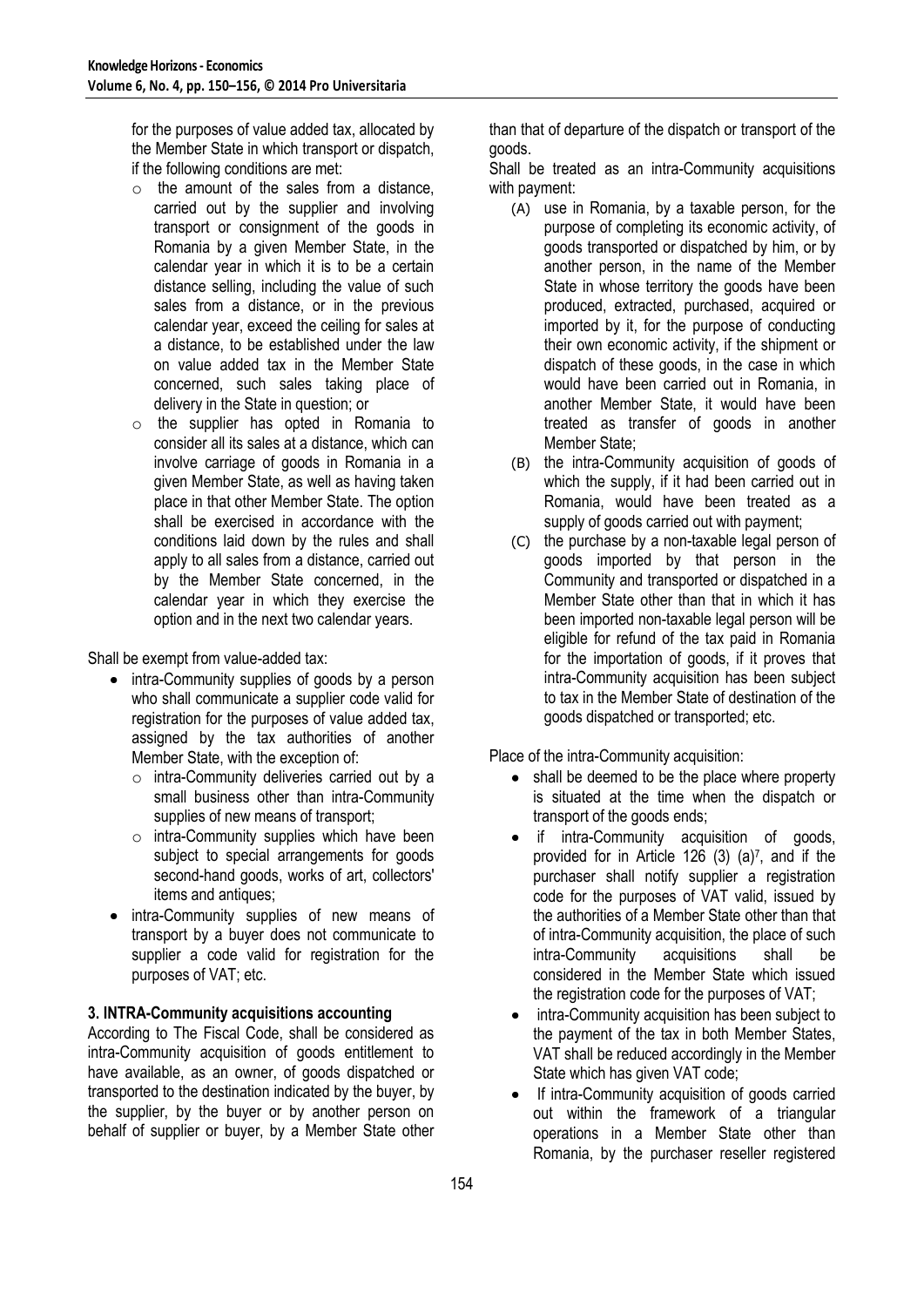for the purposes of value added tax in Romania, in accordance with Article 153 Fiscal Code, shall be deemed to have been subject to the payment of the tax on the value added tax in that other Member State, where the following conditions are met:

- the buyer reseller registered for the purposes of value added tax in Romania to provide proof that it has carried out intra-Community acquisition for the purpose of carrying out a subsequent supplies in that other Member State, delivery for which the beneficiary that is registered for the purposes of value added tax in the Member State in question has been designated as the person liable for payment of the tax;
- the obligations concerning the declaration these operations, laid down by the rules and have been fulfilled by the buyer reseller registered for the purposes of value added tax in Romania in accordance with Article 153 Fiscal Code.

In the case of intra-Community acquisitions of goods, the chargeable event occurs on the date on which they intervene the obligating event for supplies of similar goods, in the Member State in which the acquisition. Charging the tax is involved in the 15th day of the month following that in which the chargeable event. By way of exception, chargeability of the tax comes into effect on the date of invoice provided for in legislation of another Member State, if it is issued before the 15th day of the month following that in which the chargeable event.

# **4. Conclusions**

The tax base includes excise duty paid or payable in a Member State other than the person effecting the intra-Community acquisition, in respect of goods purchased in the case in which the excise duties shall be reimbursed person effecting the intra-Community acquisition in the Member State from which the dispatch or transport of the goods, the basis for the taxation of intra-Community acquisition in Romania shall be reduced accordingly.

Are exempted from value added tax:

- (a) the intra-Community acquisition of goods of which the supply in Romania is in any situation tax-exempted within the country;
- (b) the intra-Community acquisition of goods the importation of which in Romania is in any situation be exempt from tax;

(c) the intra-Community acquisition of goods for which the person who buy goods in any situation would be entitled to full reimbursement of the tax that would be due if the purchase would not be exempt.

Rate applicable to intra-Community acquisitions of goods shall be the rate applied on the territory of Romania for same good delivery and which is in force on the date on which the intervener chargeability of value added tax.

Romanian legal entities which carry out an intra-Community acquisition have the following obligations:

- shall communicate to the registration code for the purposes of value added tax, a situation in which the supplier will invoice without VAT;
- supplier pay VAT in Romania, by applying inverse taxation;
- enter the VAT in Romanian invoice received from the supplier in another Member State.

By the accession to the European Union, Romania to benefit same obligations and rights as in the case of all Member States. For the completion of the transition period necessary to the accession, shall require the application and compliance with all specific mechanisms principles European market. In these conditions are necessary deep structural changes, overview, organization and functioning mechanisms economic, social and legislative - after European models.

#### **Selective bibliography**

Gheorghe Lepadatu, "Financial accounts (from Recognized National Financial Reporting to the IAS/IFRS) ", Publishing House Pro Universitaria, Bucharest, 2009.

Gheorghe Lepădatu, "Financial accounts. Recognized national financial reporting. Second edition of reviewed<br>and added manner" Publishing House Pro and added manner" Publishing House Pro Universitaria, Bucharest, 2010

Gheorghe Lepădatu, "Financial accounts" Publishing House Pro Universitaria, Bucharest, 2011.

Gheorghe Lepădatu "Standards, theories and systems of management of accounts in the world's (IAS, IFRS, elements of thorough financial accounts) ", Publishing House Pro Universitaria, Bucharest, 2010.

Gheorghe Lepădatu, "The accounts of the foreign trade activity (elements of managerial accounting in external trade) - Second Edition has reviewed and added manner" Publishing House Pro Universitaria, Bucharest, 2011.